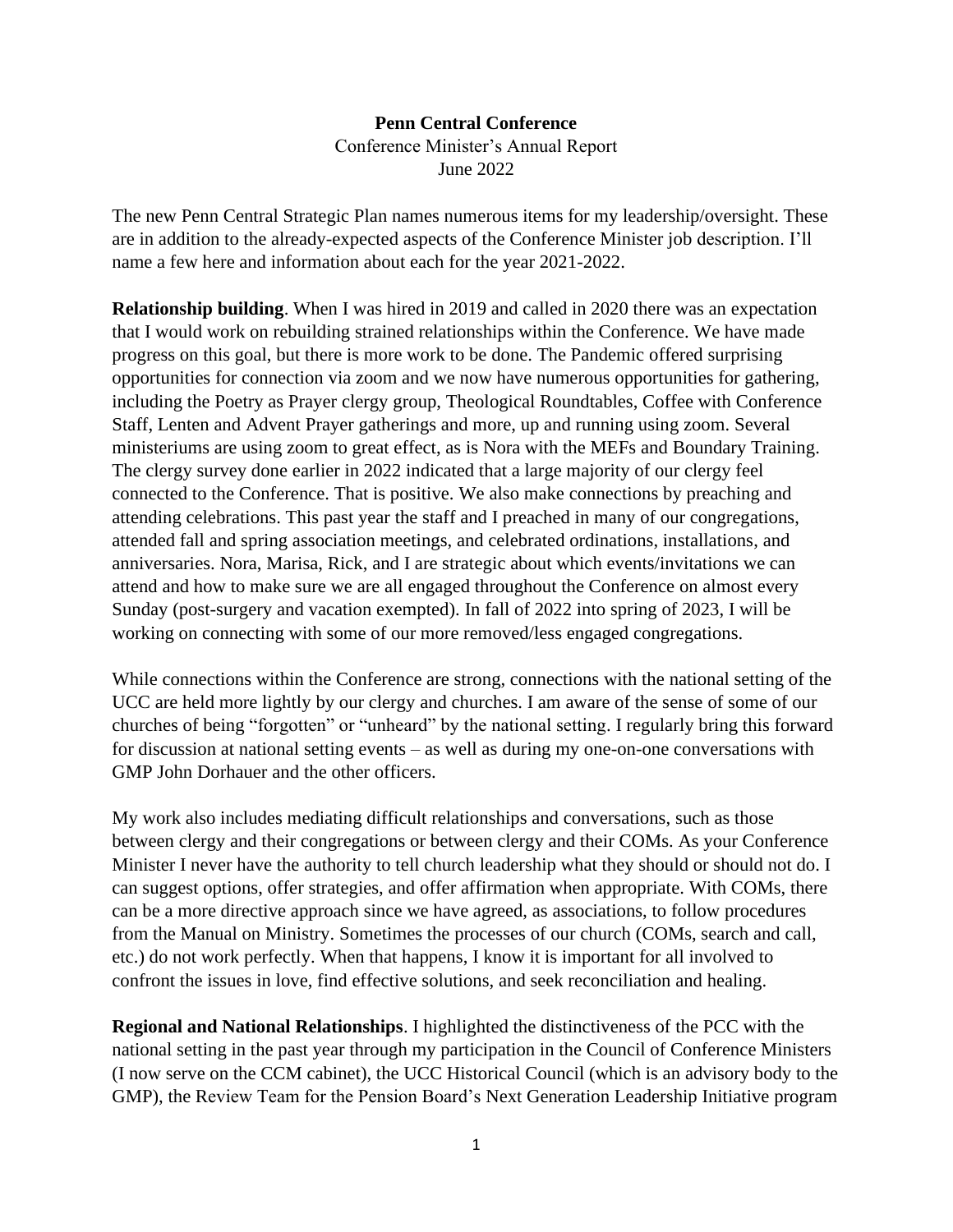(NGLI), the Eden Seminary MID Assessment Project, and - most recently – on the General Synod Form, Frequency, and Function Committee.

PCC is gaining visibility across the denomination via the UCC History and Polity Class taught each spring by me and Nora which brought in 38 students this past spring. The class has been effective in demonstrating how our PCC clergy from different theological worlds can communicate and walk together in Christ. It is difficult to overestimate the importance of this in a divided society.

I also serve as an officer on the Evangelical and Reformed Historical Society (voice w/o vote) and have worked diligently with the Board and Moravian Seminary this past year as ERHS navigates internal and external conflict regarding the future destination of the collection currently housed at Lancaster Seminary.

Finally, I am currently teaching a class for the Pennsylvania Academy of Ministry (PAM) and half of the students are from PCC, with the others from PSEC and Tri-Conference. PAM exists for both and clergy and lay members and offers robust and accessible classes in 6-week chunks. PAM is one of our most valuable assets and is directed by Rev. Darryl Stephens (of Lancaster Seminary), who has dual standing in the PCC. It is a program valuable for those seeking authorization and for those who have an interest in expanding their own learning.

**Keystone Gathering**. Beginning in the fall of 2021 I joined the other three PA Conference Ministers on a regular basis for discussion regarding our combined future. These conversations have sprung from two places: First, our GMP John Dorhauer has encouraged all Conferences to look toward models of consolidation in response to the changing demographics of the denomination. Second, we are acutely aware that the theological heritage of the Pennsylvania Conferences (largely German Reformed) is an important voice within the UCC and we seek ways to strengthen and claim it more fully.

In early June we (myself, David Ackerman (Penn West), Bonnie Bates (Penn Northeast), and Bill Worley (Penn Southeast)) applied to the Essential Ministries Fund of the CCM for a grant (2022-2025) to expedite the exploration of shared ministries through strategic conversations and experimentation. We have contracted with Rev. Bill Metzger (PNE clergy, professional consultant, and member of Phoebe Board) to guide us in this process. The initial meeting of a working group consisting of officers and others from the Boards of the four Conferences will happen in October. We do not yet know where this process will lead. We will be fully transparent through the process and will provide regular updates, making sure that clergy and lay members have ample opportunity for conversation and feedback.

The work of the Keystone Group will also include the work of the Futures Task Force of the PCC in that we will be examining our Conference OCWM intake/outflow, the question of financial sustainability moving into the future, and what a development plan would look like for us. I anticipate this being some of the most significant work I will do in the next few years.